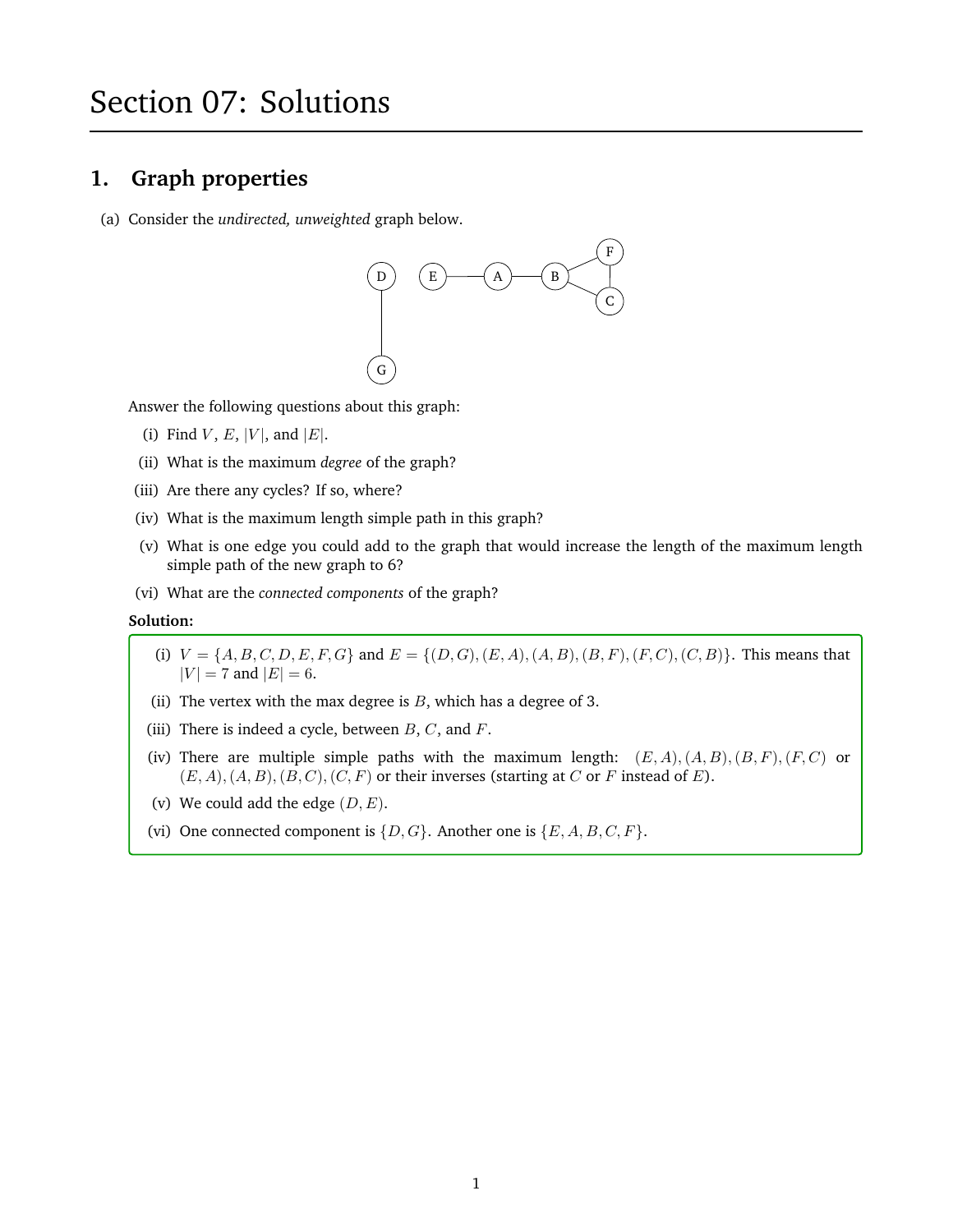(b) Consider the *undirected, weighted* graph below.



Answer the following questions about this graph:

- (i) What is the path involving the least number of nodes from  $E$  to  $C$ ? What is its cost?
- (ii) What is the minimum cost path from  $E$  to  $C$ ? What is its cost?
- (iii) What is the minimum length path from  $E$  to  $C$ ? What is its length?

#### **Solution:**

- (i) The path with the least number of nodes is  $(E, A), (A, B), (B, C)$ . The cost is 21.
- (ii) The minimum cost path is actually  $(E, A), (A, B), (B, F), (F, C)$ . The cost is 18.
- (iii) The path with the shortest length is  $(E, A), (A, B), (B, C)$ . The length is 3.

### **2. Graph traversal**

(a) Consider the following graph. Suppose we want to traverse it, starting at node A.



If we traverse this using *breadth-first search*, what are *two* possible orderings of the nodes we visit? What if we use *depth-first search*?

For the first ordering, you **must** run through adding/removing things from the queue/stack. To provide the second ordering for each algorithm, you may simply look at the graph.

#### **Solution:**

Here are two possible orderings for BFS:

- A, G, F, B, C, H, D, E
- A, C, B, F, G, D, H, E

Here are two possible orderings for DFS:

- A, G, H, F, C, D, E, B
- A, B, C, E, D, F, H, G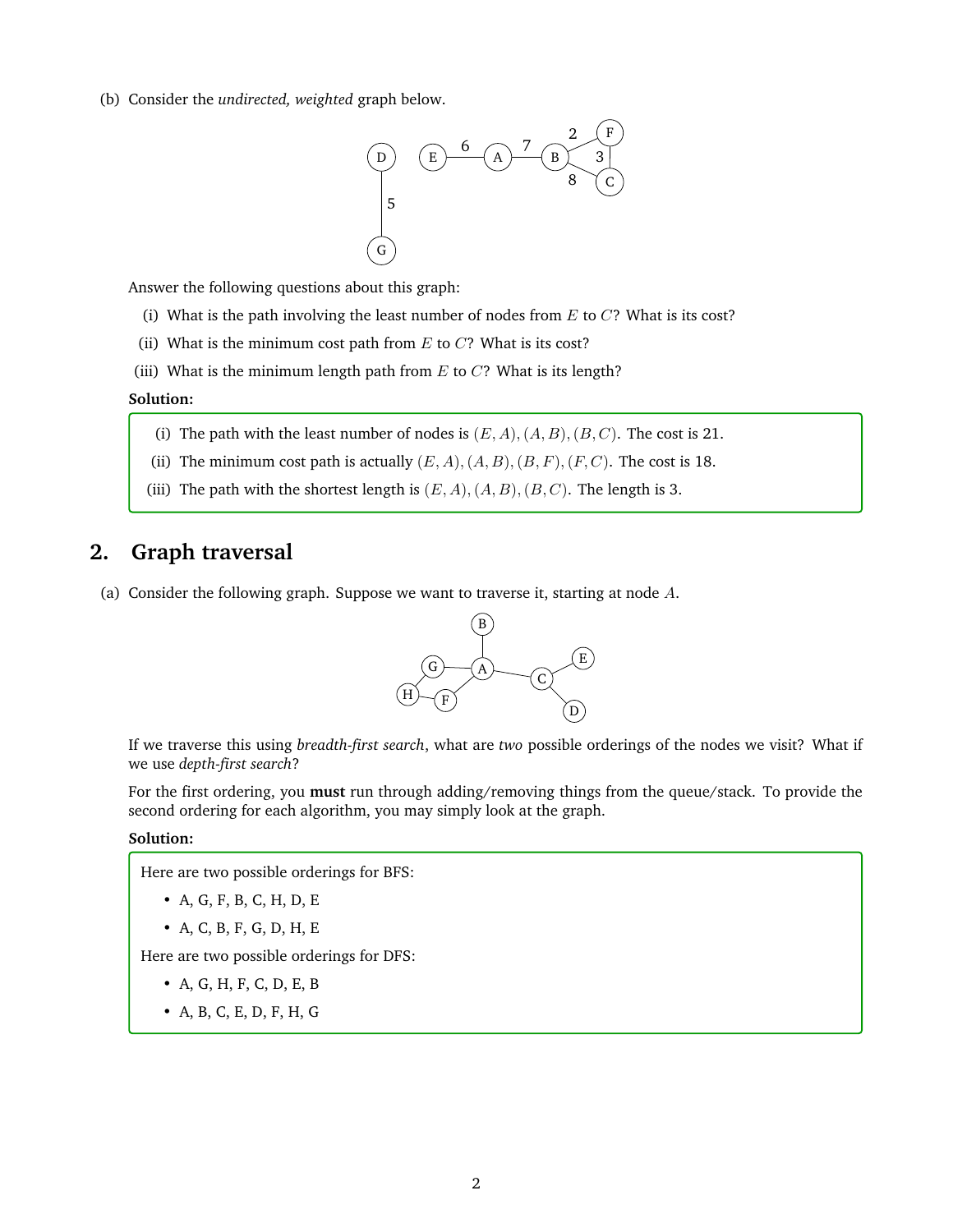(b) Same question, but on this graph:



#### **Solution:**

Here are two possible orderings for BFS:

- A, B, C, D, E, F, G
- A, C, B, F, G, D, E

Here are two possible orderings for DFS:

- A, B, D, E, C, F, G
- A, C, G, F, B, E, D

### **3. Implementing graph searches**

(a) Come up with pseudocode to implement *breadth-first search* on a graph, given a starting node and an adjacency list representation of the graph. Is your method recursive or not? What data structures do you use?

#### **Solution:**

See the pseudocode given in lecture.

(b) Come up with pseudocode to implement *depth-first search* on a graph, given a starting node and an adjacency list representation of the graph. Is your method recursive or not? What data structures do you use?

#### **Solution:**

See the pseudocode given in lecture.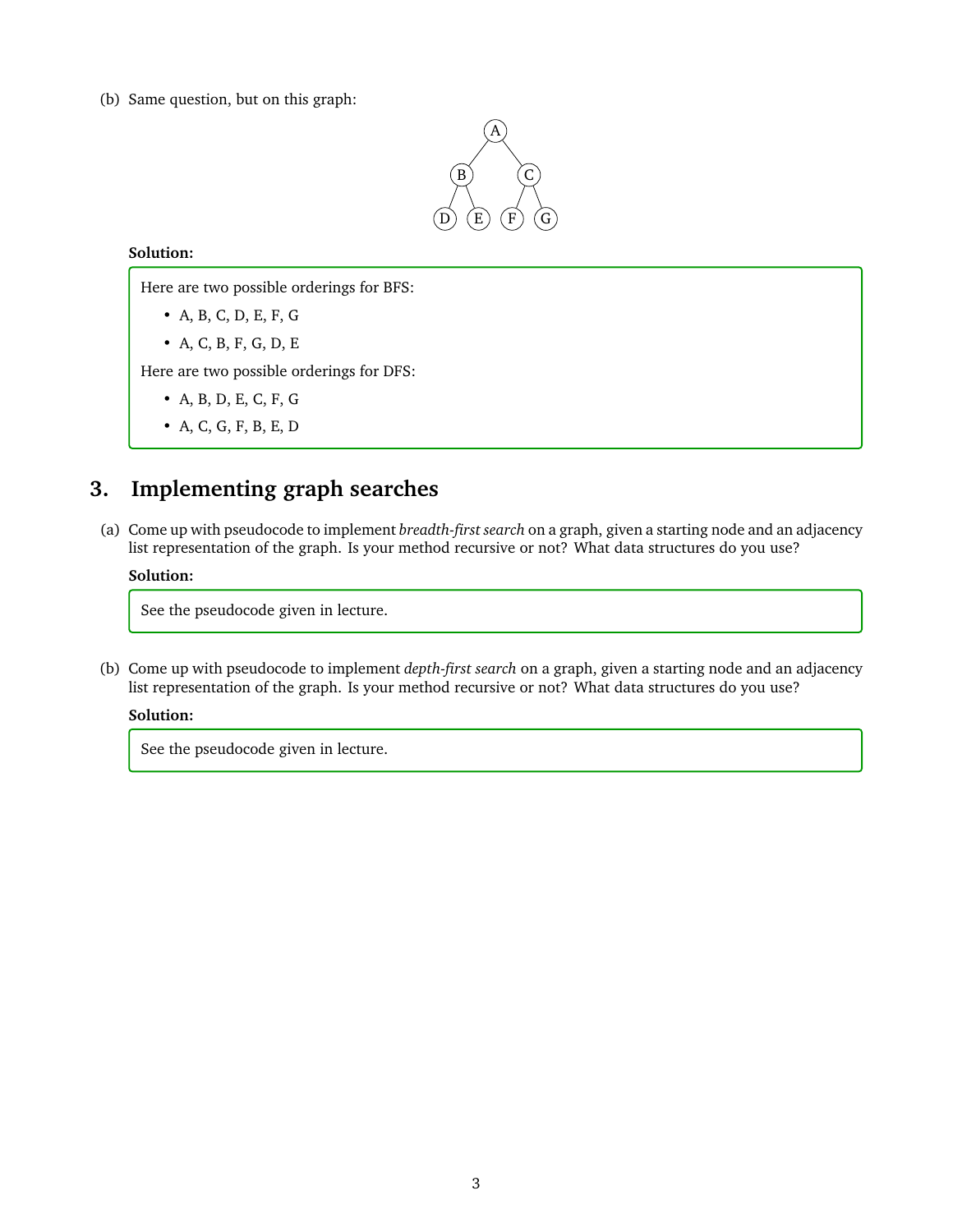# **4. Simulating Dijkstra's**

(a) Consider the following graph:



Run Dijkstra's algorithm on this graph starting from vertex s. What are the final costs of each vertex and the shortest paths from s to each vertex? You can use the table below to keep track of each step in the algorithm.

|   | Vertex   Distance   Predecessor | Processed |
|---|---------------------------------|-----------|
| S |                                 |           |
|   |                                 |           |
| X |                                 |           |
|   |                                 |           |
| z |                                 |           |

**Solution:**



The table below shows the final result of running Dijkstra's algorithm.

|    |    | Vertex Distance Predecessor |
|----|----|-----------------------------|
| s  | 0  |                             |
| t  | 6  | s                           |
| X  | 10 |                             |
| v  |    | ς                           |
| 7. | 10 |                             |
|    |    |                             |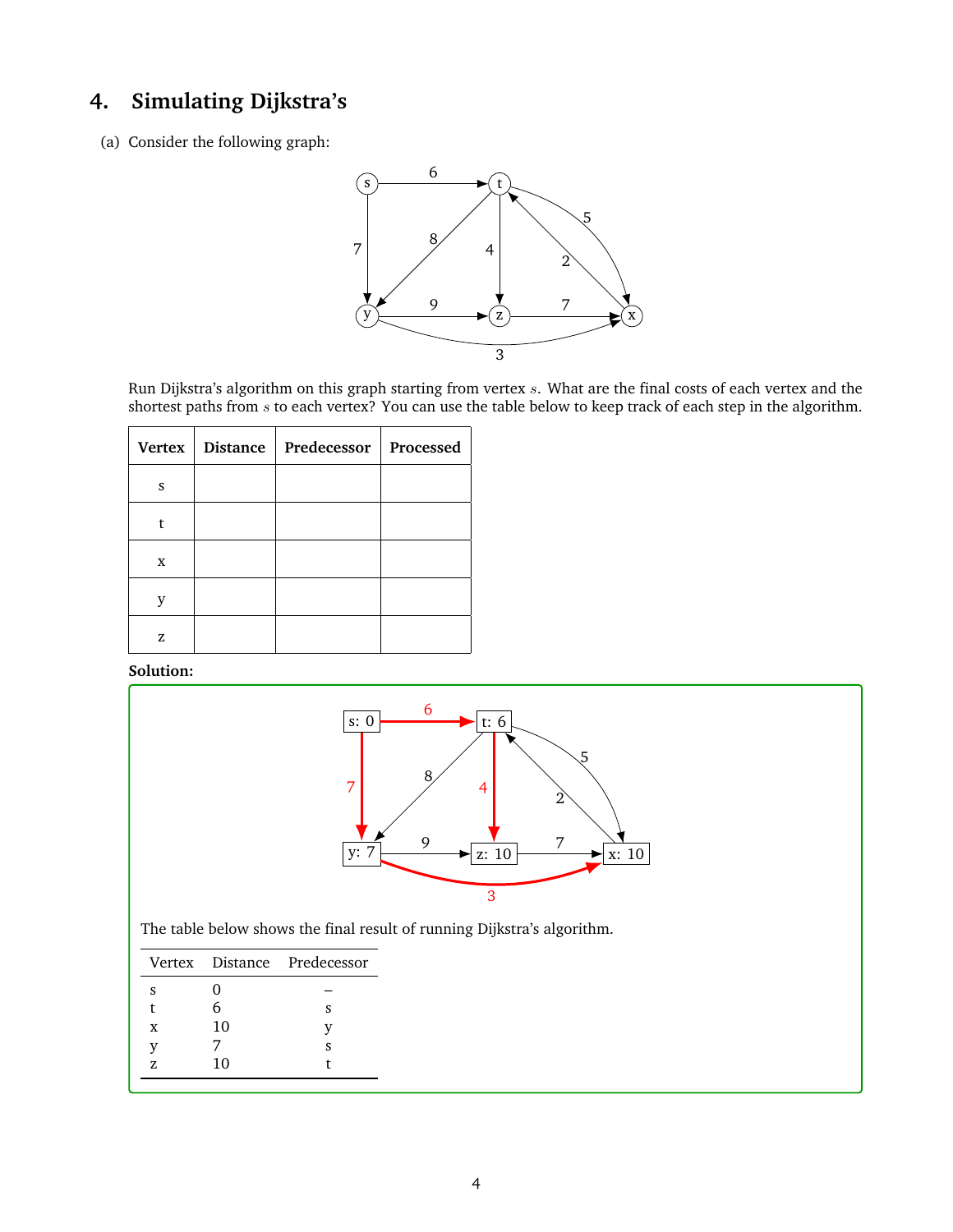(b) Here is another graph. What are the final costs and shortest paths if we run Dijkstra's starting on node A?



#### **Solution:**



# **5. MSTs: Unique Minimum Spanning Trees**

Consider the following graph:



(a) What happens if we run Kruskal's algorithm? Give the set of edges in the resulting MST.

#### **Solution:**

We'll use this table to keep track of components and edges we processed. The edges are listed in an order sorted by weight.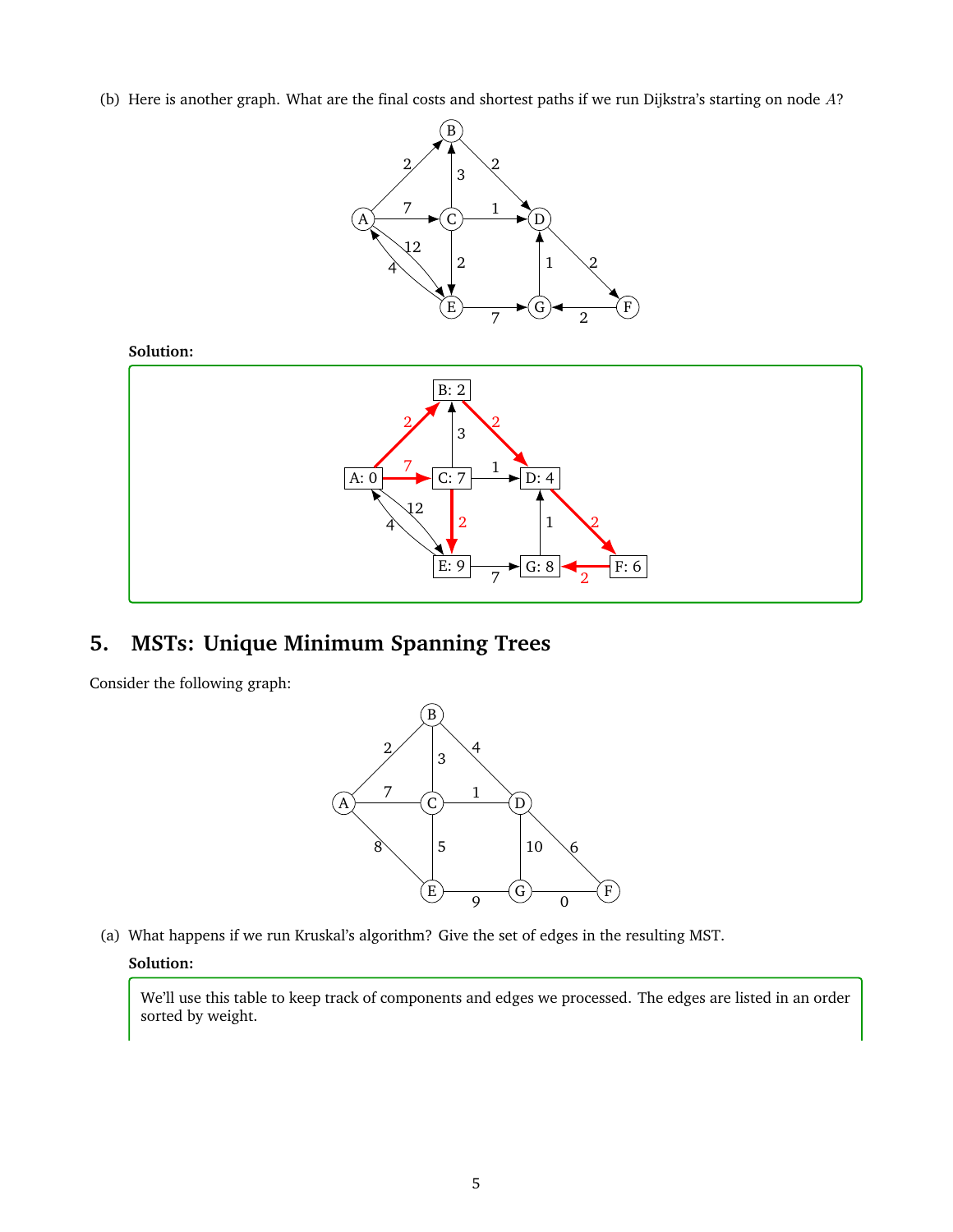| Step | Components | Edge   | Include? |
|------|------------|--------|----------|
| 1    |            | (F,G)  |          |
| 2    |            | (C,D)  |          |
| 3    |            | (A,B)  |          |
| 4    |            | (B,C)  |          |
| 5    |            | (B,D)  |          |
| 6    |            | (C, E) |          |
| 7    |            | (D,F)  |          |
| 8    |            | (A,C)  |          |
| 9    |            | (A,E)  |          |
| 10   |            | (E,G)  |          |
| 11   |            | (D,G)  |          |

After executing Kruskal's algorithm on the above graph, we get

| Step | Components                    | Edge  | Include?   |
|------|-------------------------------|-------|------------|
| 1    | ${A} {B} {C} {D} {E} {F} {G}$ | (F,G) | Yes        |
| 2    | ${A} {B} {C} {D} {E} {F,G}$   | (C,D) | <b>Yes</b> |
| 3    | ${A} {B} {C,D} {E} {F,G}$     | (A,B) | Yes        |
| 4    | ${A,B} {C,D} {E} {F,G}$       | (B,C) | Yes        |
| 5    | ${A,B,C,D}$ ${E}$ ${F,G}$     | (B,D) | Nο         |
| 6    | ${A,B,C,D}$ ${E}$ ${F,G}$     | (C,E) | Yes        |
| 7    | ${A,B,C,D,E}$ {F,G}           | (D,F) | Yes        |
| 8    | ${A,B,C,D,E,F,G}$             | (A,C) | Nο         |
| 9    | ${A,B,C,D,E,F,G}$             | (A,E) | Nο         |
| 10   | ${A,B,C,D,E,F,G}$             | (E,G) | Nο         |
| 11   | ${A,B,C,D,E,F,G}$             | (D,G) | Nο         |

The resulting MST is a set of all edges marked as *Include* in the above table.

(b) Suppose we modify the graph above and add a heavier parallel edge between A and E, which would result in the graph shown below. Would your answers for above be the same for this following graph as well?



#### **Solution:**

The steps are exactly the same, since we don't consider the heavier edge when there are parallel edges. The reason is that the heavier edge would never be considered as the best edge when there is a lighter one (of weight 8) that can be added to the graph instead.

### **6. MSTs: True or False**

Answer each of these true/false questions about minimum spanning trees.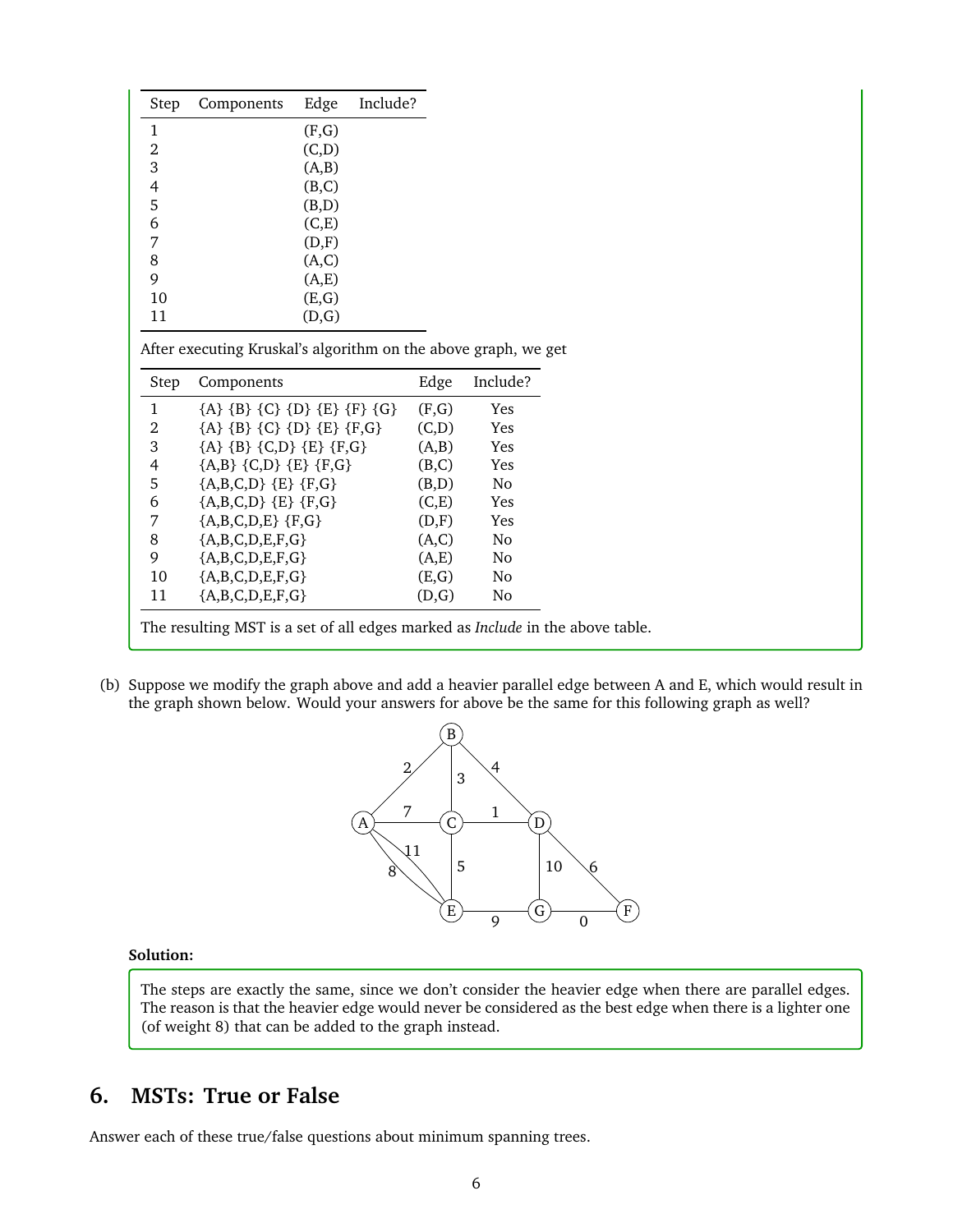#### (a) A MST contains a cycle.

#### **Solution:**

False. Trees (including minimum spanning trees) never contain cycles.

(b) If we remove an edge from a MST, the resulting subgraph is still a MST.

#### **Solution:**

False, the set of edges we chose will no longer connect everything to everything else.

(c) If we add an edge to a MST, the resulting subgraph is still a MST.

#### **Solution:**

False, an MST on a graph with  $n$  vertices always has  $n - 1$  edges.

(d) If there are V vertices in a given graph, a MST of that graph contains  $|V| - 1$  edges.

#### **Solution:**

This is true (assuming the initial graph is connected).

### **7. MSTs: Kruskal's Algorithm**

Answer these questions about Kruskal's algorithm.

(a) Execute Kruskal's algorithm on the following graph. Fill the table. **Solution:**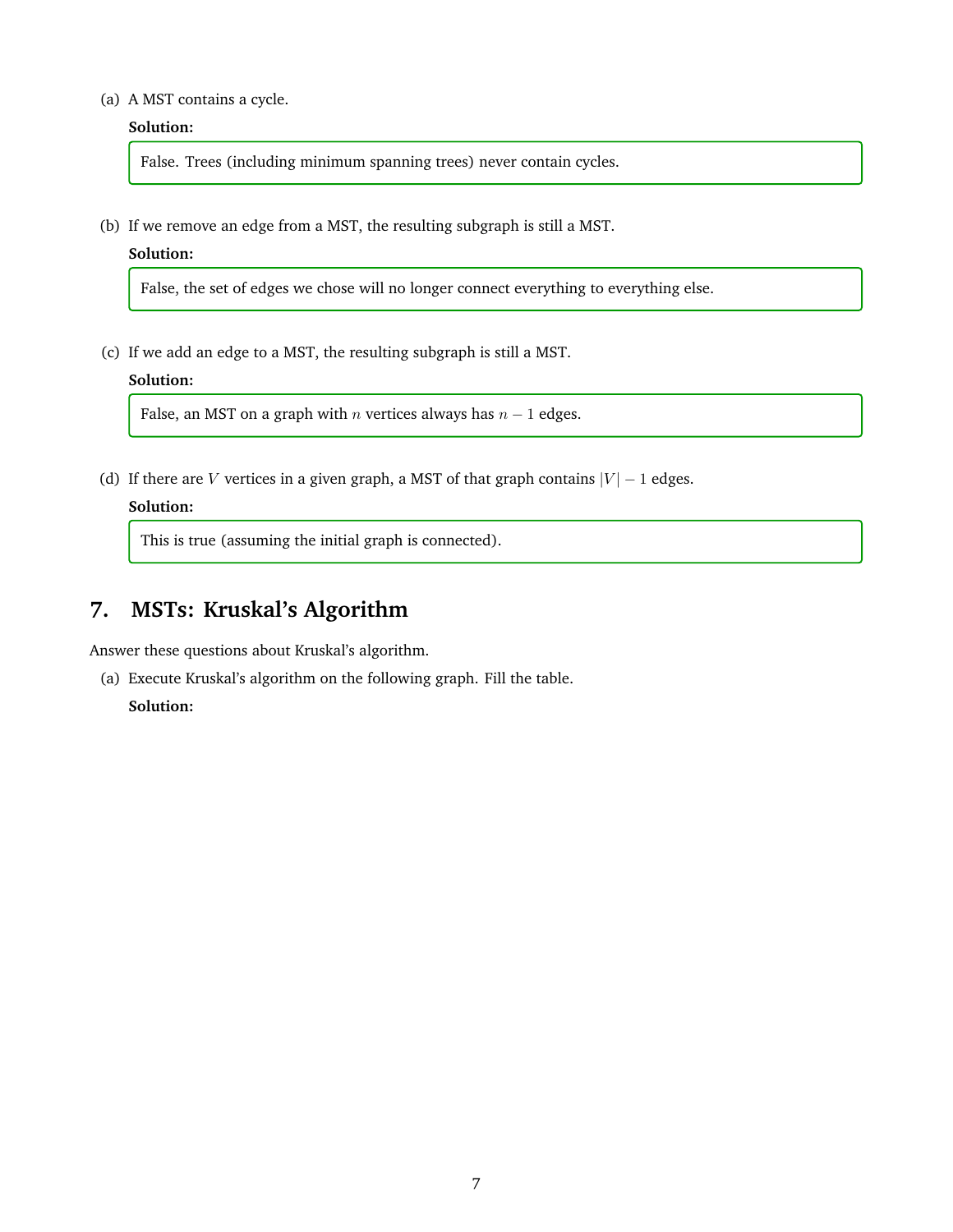|                                                                                              | <b>Step</b>    | Components                  | Edge          | Include?          |
|----------------------------------------------------------------------------------------------|----------------|-----------------------------|---------------|-------------------|
| $\overline{\mathsf{A}}$<br>$\mathbf B$<br>10<br>E<br>8<br>6<br>9<br>$\overline{C}$<br>F<br>D | $\mathbf{1}$   | {A} {B} {C} {D} {E} {F}     | A, B          | Yes               |
|                                                                                              | $\overline{2}$ | ${A, B} {C} {D} {E} {F}$    | $D$ $B$ , C   | Yes               |
|                                                                                              | 3              | ${A,B}$ ${C,D}$ ${E}$ ${F}$ | E, F          | yes               |
|                                                                                              | 4              | ${A,B}$ { $C, D$ } ${E,F}$  | A, C          | Yes               |
|                                                                                              | 5              | E,F<br>$\{A, B, C, D\}$     | $\beta$ , $C$ | $N_{\mathcal{D}}$ |
|                                                                                              | 6              |                             | D, F          | Yes               |
|                                                                                              | $\overline{7}$ | ${A, B, C, D, E, F}$        | A, D          | $N_{\sigma}$      |
|                                                                                              | 8              |                             | c, F          | $N_{\mathcal{D}}$ |
|                                                                                              | 9              |                             | B, F          | NO                |
|                                                                                              | 10             |                             | C, E          | NO                |
|                                                                                              | 11             | $\sim$ M                    | E, B          | $\sim 0$          |

(b) In this graph there are 6 vertices and 11 edges, and the for loop in the code for Kruskal's runs 11 times, a few more times after the MST is found. How would you optimize the pseudocode so the for loop terminates early, as soon as a valid MST is found.

#### **Solution:**

Use a counter to keep track of the number of edges added. When the number of edges reaches  $|V| - 1$ , exit the loop.

## **8. Design Problem: Pathfinding in mazes**

Suppose we are trying to design a maze within a 2d top-down video-game. The world is represented as a grid, where each tile is either an impassable wall, an open space a player can pass through, or a *wormhole*. On each turn, the player may move one space on the grid to any adjacent open tile. If the player is standing on a wormhole, they can instead use their turn to teleport themselves to the other end of the wormhole, which is located somewhere else on the map.

Now, suppose the there are several coins scattered throughout the map. Your goal is to design an algorithm that finds a path between the player and some coin in the fewest number of turns possible.

Describe how you would represent this scenario as a graph (what are the vertices and edges? Is this a weighted or unwighted graph? Directed or undirected?). Then, describe how you would implement an algorithm to complete this task.

#### **Solution:**

We can represent this as an undirected, unweighted graph where each tile is a vertex. Edges connect tiles we can travel between. When we have a wormhole, we add an extra edge connecting that wormhole tile to the corresponding end of the wormhole.

Because it takes only one turn to travel to each adjacent tile, there is actually no need to store edge weights: it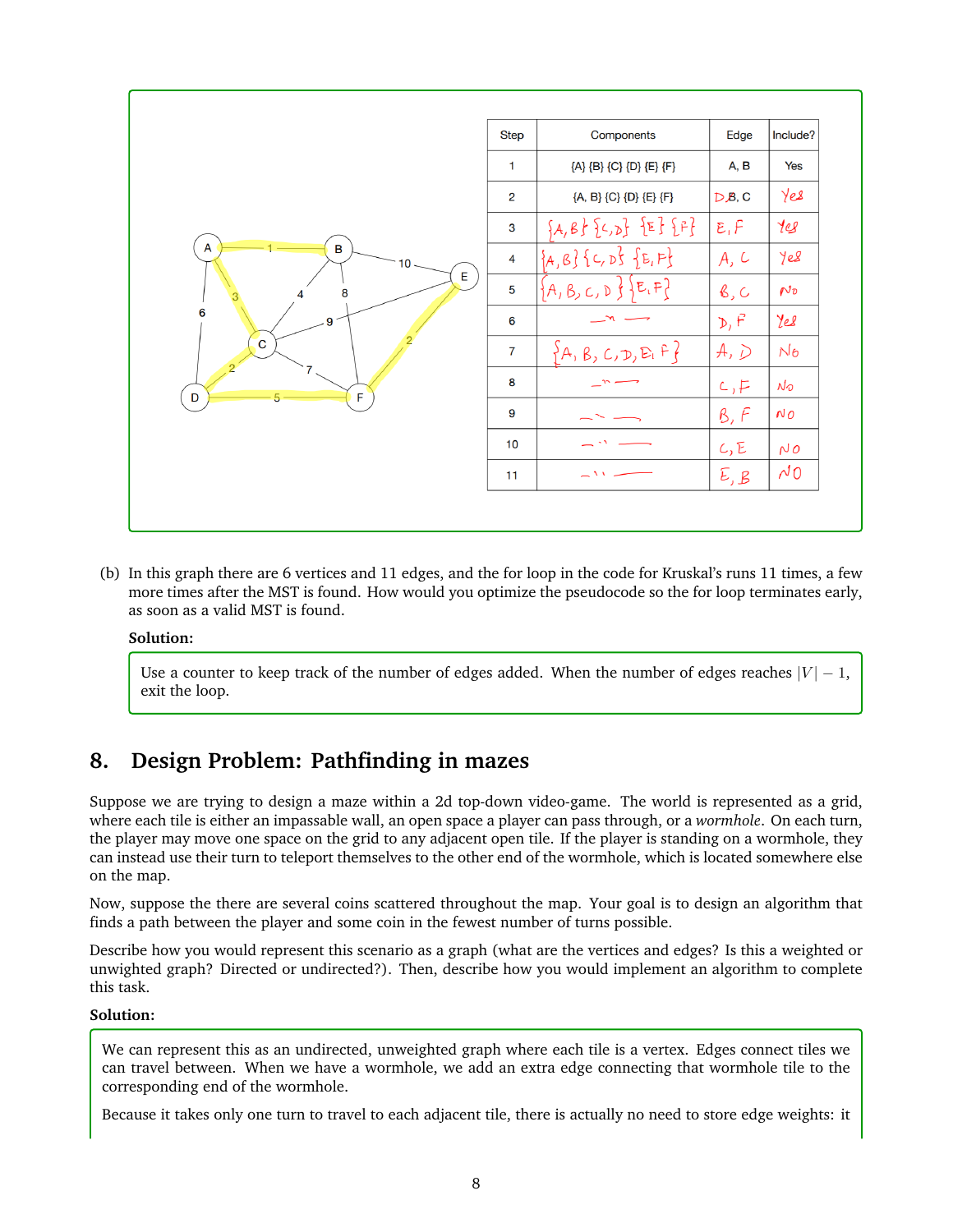costs an equal amount to move to the next vertex.

All paths are bidirectional, so we can also use an undirected graph. (If there are paths or wormholes that are one-way, we can switch to using a directed graph).

To find the shortest path, we can run BFS starting with the player and stop the moment we hit a coin.

(We can use other algorithms like DFS or Dijkstra's algorithm if we're careful, but those would be less efficient.)

## **9. Design Problem: Negative edge weights**

If you enjoy reading Pokémon jokes, you can read the flavor text to understand where the graph problem comes from. Otherwise, you can skip those parts and just read the formal statements.

**Flavor Text** You and your trusty Pikachu have made it halfway through Viridian Forest, but things have taken a turn for the worst. That last Weedle poisoned your Pikachu, and you're all out of antidotes.

In the Pokémon world, the poison doesn't do any damage as long as you stay *perfectly still*. But every time you take a step, the poison does a little bit of damage to your poor friend Pikachu.

Thanks to Bulbapedia<sup>[1](#page-8-0)</sup>, you know the exact map of Viridian Forest. Knowing that each step will cost your Pikachu exactly one of its precious hit points, you will need to find an efficient path through the forest.[2](#page-8-1)

**Formal Statement** In a video game you are playing, each step you take costs a character (Pikachu) one unit of health. You have a map of the level (Viridian Forest) – your goal is to reach the end of the level (marked on your map) while losing as little health as possible.

(a) Describe a graph and an algorithm run on that graph to find the path through the forest to save as many of Pikachu's hit points as possible (i.e. the path with the fewest number of steps).

#### **Solution:**

Have a vertex for each possible location in Viridian Forest, and an edge between every two vertices we can move between in one step. Since Pikachu loses the same amount of hit points per step, we can just leave the graph unweighted.

Since the graph is unweighted, we can just run BFS, starting from our current location, with a target of the end of Viridian Forest.

You could use either a directed graph or an undirected graph for this part.

<span id="page-8-1"></span><span id="page-8-0"></span><sup>&</sup>lt;sup>1</sup>Like Wikipedia, but for Pokémon!

 $2$ Don't worry about running into wild Pokémon. For some reason you have a huge number of repels. Next time, maybe invest in full heals or potions instead.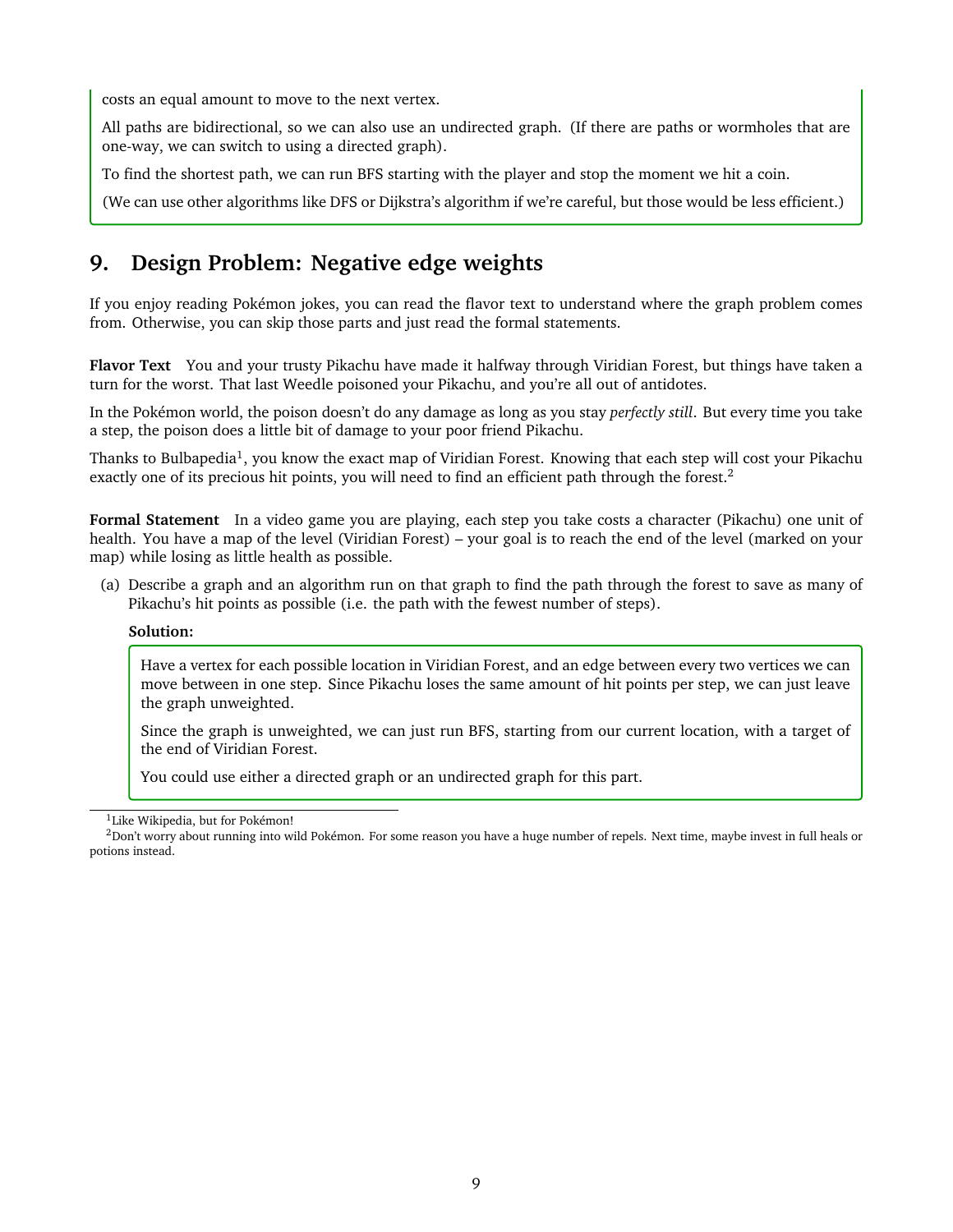(b) **Flavor Text** You run your algorithm and come to a devastating realization – the edge of Viridian Forest is at least 25 steps away, and Pikachu has only 20 hit points left. If you just walk to the end of the forest, Pikachu will faint before reaching the next Pokémon Center. So you come up with a backup plan. Returning to Bulbapedia, you see there is a potion just a little bit out of the way of the fastest path.

Brock tells you he knows how to update your graph to find the best path now. He says he'll add a dummy vertex to the graph where the potion is and connect up the new vertex with a (directed) edge of length  $-20$ , to represent undoing the loss of 20 hit points.

**Formal Statement** You realize your character doesn't have enough health to make it to the edge of the forest. But you know there is a healing item (a "potion") somewhere in the forest, that will give you back 20 units of health.

A friend (Brock) suggests the following update: add a dummy vertex to the graph where the healing item is and connect up the new vertex with a (directed) edge of length −20, to represent undoing the loss of 20 hit points.



9 spots in Viridian Forest, the corresponding vertices before Brock's transformation and the same vertices after the transformation.

Tell Brock why his representation isn't quite going to work (hint: you can only use the potion once. What happens if the potion edge is part of a cycle?).

#### **Solution:**

The potion edge is part of a cycle.

What happens if you go around the cycle repeatedly? Each time the distance you've gone gets "shorter!" So no matter how many times you've gone around the cycle you should go around once more, and you'll be able to find an even shorter path from your current location to the edge of the forest. With Brock's representation, the shortest path isn't even defined!